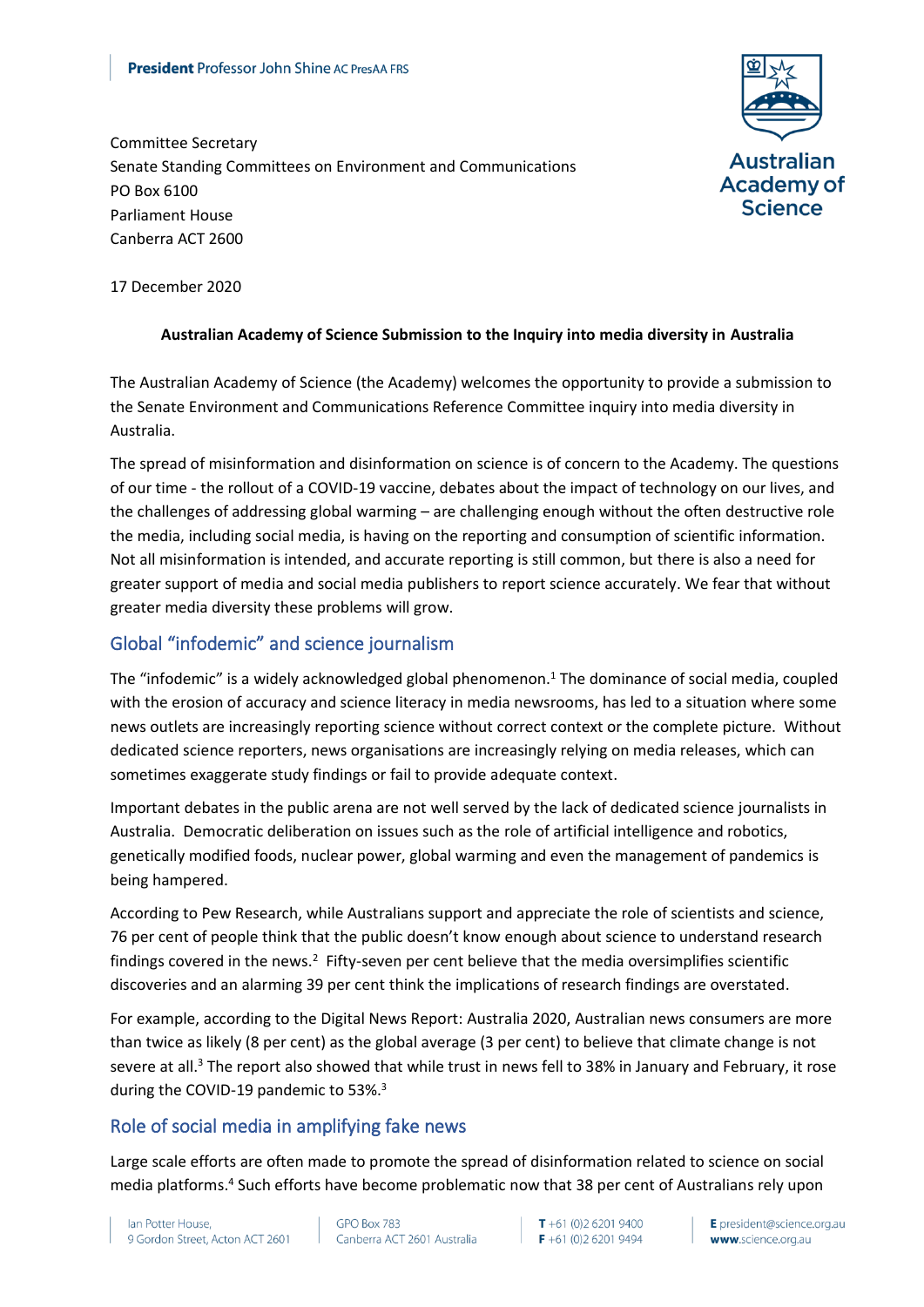these platforms as their primary source of information. <sup>5</sup> Troll bots on platforms like Twitter have been used to deliberately promote disinformation related to science including climate change, vaccination and flat earthism.<sup>4</sup> This creates a barrier to Australians being able to access reliable and accurate news, with implications for their perspectives on issues of national importance.

### False balance acts to mislead

Such perspectives are made worse by the practice in some of the media of false balance.<sup>6-9</sup> False balance occurs when journalists or media outlets seek to treat two opposing positions as equally valid when they are not. Suppose an abundance of evidence supports one position while another is entirely bereft of it. In that case, it is profoundly misguided to afford equal airtime and coverage to both positions. And yet, in an apparent attempt to maintain impartiality, this is precisely what many outlets end up doing.

False balance is insidious, giving dubious positions an illusion of respectability. All too often, it acts as a Trojan horse that allows fictions to gain a foothold. False balance creates a perception in the public mind that an issue is scientifically contentious when it is not. Thus, even urgent problems can be dismissed as a mere difference of scientific opinion. Such tactics confound the public perception of science and creates an aura of doubt. These tactics are not new. We are familiar with how the tobacco industry deployed doubt as a weapon to obstruct, misinform, delay and confound good public policy that has saved lives and improved general wellbeing.<sup>10,11</sup> In addition to this, commercial media is driven by ratings rather than the public interest. Their test for public interest is whether the public is interested in a topic rather than applying journalistic rigour to the arguments.

As we begin the biggest public health initiative of our time – the rollout of a COVID-19 vaccine – repeating the past is simply not an option.

The ABC is one example of a news outlet that contains a section in their editorial policy on impartiality not equating to false balance. The ABC determines the editorial approach to its coverage by the weight of evidence, ensuring that the program remains factually accurate and reflecting the community support for any fringe beliefs in a responsible way. The Academy welcomes such an approach.

#### Science communication is challenging but necessary

Communicating complex scientific advances and sharing the benefits of science with the general public is challenging. The Academy has responded by Expanding the way it communicates science and reaches for larger audiences, to provide an antidote to the growing number of sources of fake news. This includes providing factual, accurate and trustworthy content in an engaging way, distributed through social media. The Academy has invested in its in-house communication and outreach activities and is engaging the public globally in a way that has not been done by any other scientific organisation and by few media outlets. Our video and articles reach mass audiences via social media. Australia's best scientists, our Fellows, are the source for much of our content and enable our rigorous fact checking and peer review process for our science content. As a result of delivering accurate, reliable and scientifically based information to the public, the Academy has amassed 2.4 million followers on Facebook; 21,000 on Instagram and 53,400 on Twitter, illustrating there is appetite for information of this nature.

There are other organisations working to have science accurately represented in the news media. The Australian Science Media Centre aims to enhance the media's coverage of science, connecting journalists with scientists and research organisations. Science and Technology Australia's 'Superstars of STEM'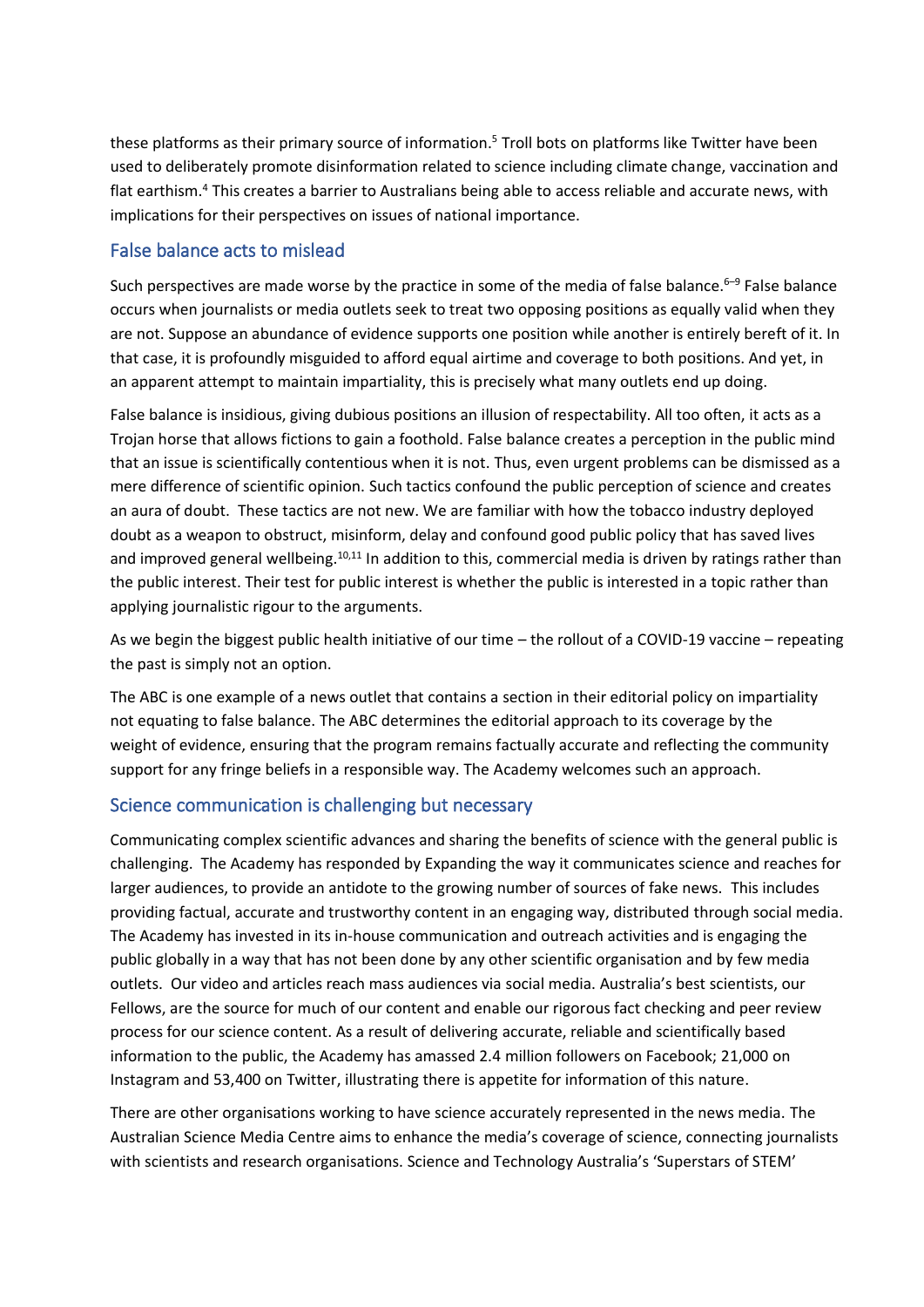program equips Australian women who work as scientists and technologists with advanced communications skills and opportunities to use these skills.

Internationally, the International Science Council in partnership with the Australian Academy of Science has recently launched Global Science TV, which aims to mobilise the knowledge and resources of their global science community in order to entertain and inform viewers on different science issues.

## Trusted sources of information

While the solutions to the problems of misinformation and disinformation are contested, there is no doubt that the current situation cannot be tolerated. The current state of the media in Australia, and the impact of social media, is being felt in the scientific community. While scientific institutions and universities must, and can, do their part to better inform the public, the media and communications industry, as well as social media companies, have a responsibility to learn and avoid the mistakes of the past.

The Academy is prepared to be part of a solution, with the capability to advise on best practice relating to timely and accurate science information. The Academy is willing to provide training or leadership with media and social media producers based on our experience providing accessible, entertaining and peer reviewed science. We are willing to collaborate with media outlets to review and improve the accuracy of their science communication in a timely manner. As an independent, authoritative and influential organisation, we are ideally placed to be part of creating a solution to the problems we face now and into the future.

If you would like to discuss any aspect of this submission, please contact Mr Christopher Anderson, Director of Policy, Australian Academy of Science [\(chris.anderson@science.org.au\)](mailto:chris.anderson@science.org.au).

Yours sincerely,

Professor John Shine AC PresAA FRS **President** The Australian Academy of Science